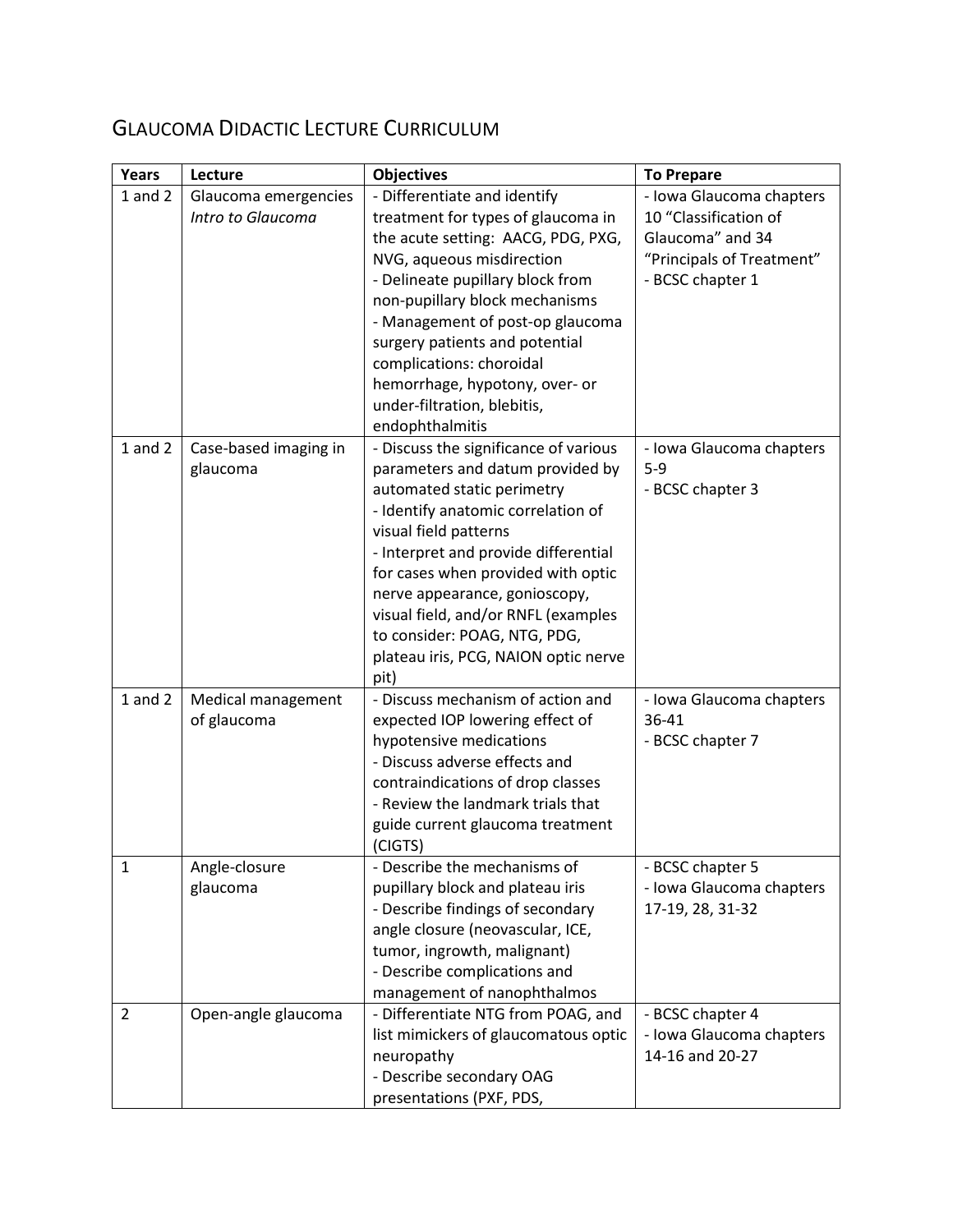|                |                         | inflammatory, lens-induced,          |                          |
|----------------|-------------------------|--------------------------------------|--------------------------|
|                |                         | elevated EVP, traumatic) and         |                          |
|                |                         | management options                   |                          |
|                |                         | - Describe the findings of the OHTS, |                          |
|                |                         | <b>EMGT, and CNTGS trials</b>        |                          |
| $1$ and $2$    | OKAP review             | - Review topics pertinent to board   |                          |
|                |                         | exam                                 |                          |
| 1              | Surgical techniques for | - Watch the steps of trabeculectomy  | - Iowa Glaucoma chapter  |
|                | glaucoma                | and review post-operative            | 48                       |
|                |                         | considerations and complications     | - BCSC chapter 8         |
|                |                         | - Review the techniques for other    |                          |
|                |                         | surgeries: goniotomy, ab externo     |                          |
|                |                         | trabeculotomy, ab interno            |                          |
|                |                         | canaloplasty, an overview of various |                          |
|                |                         | MIGS procedures                      |                          |
| $\overline{2}$ | Pediatric glaucoma      | - Describe types of pediatric        | - BCSC chapter 6         |
|                |                         | glaucoma: PCG, JOAG, aphakic,        | - Iowa Glaucoma chapters |
|                |                         | Axenfeld-Rieger, Peters anomaly,     | 11-13 and 46             |
|                |                         | aniridia, Sturge-Weber               |                          |
|                |                         | - Describe methods of evaluating     |                          |
|                |                         | and treating glaucoma in children    |                          |